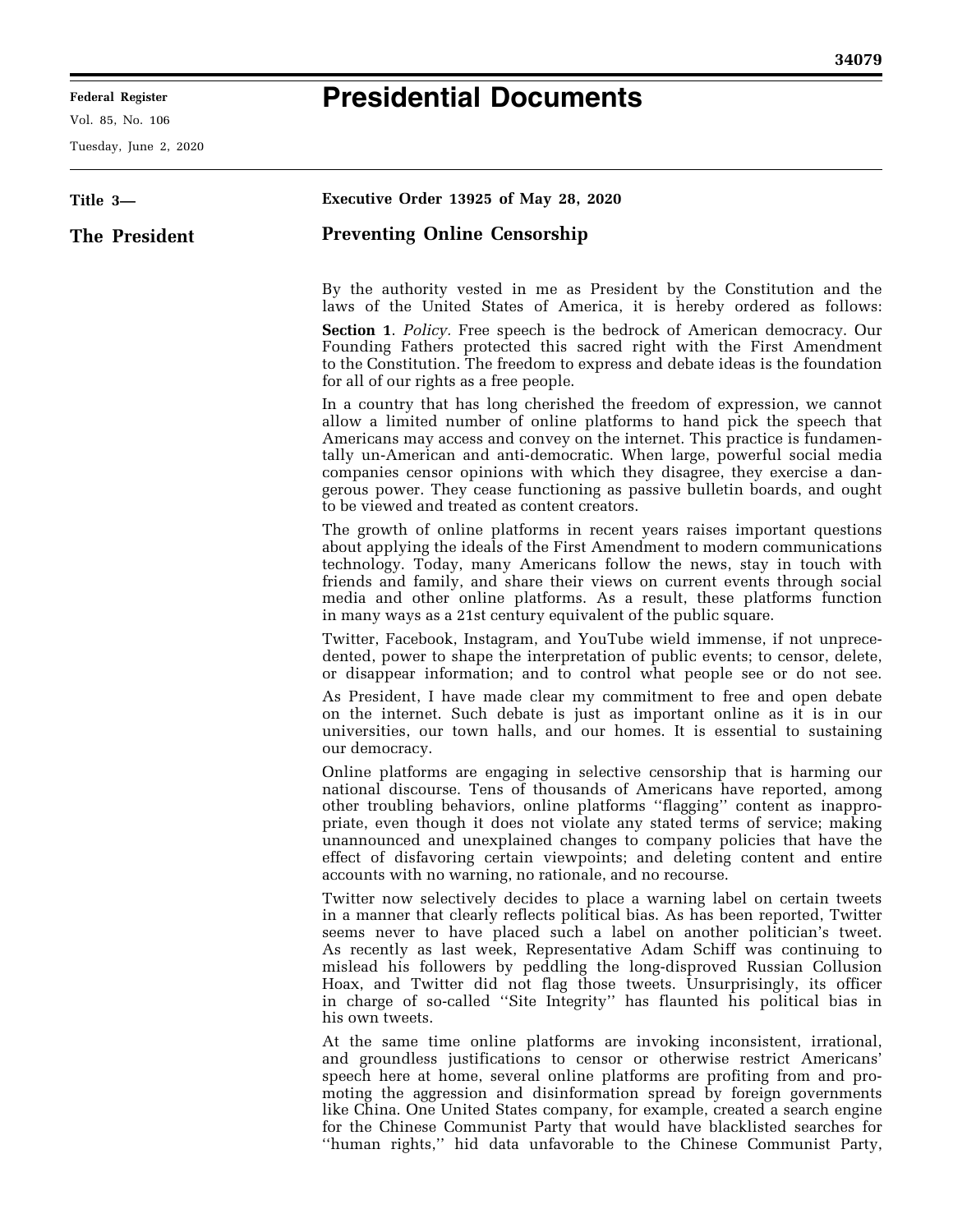and tracked users determined appropriate for surveillance. It also established research partnerships in China that provide direct benefits to the Chinese military. Other companies have accepted advertisements paid for by the Chinese government that spread false information about China's mass imprisonment of religious minorities, thereby enabling these abuses of human rights. They have also amplified China's propaganda abroad, including by allowing Chinese government officials to use their platforms to spread misinformation regarding the origins of the COVID–19 pandemic, and to undermine pro-democracy protests in Hong Kong.

As a Nation, we must foster and protect diverse viewpoints in today's digital communications environment where all Americans can and should have a voice. We must seek transparency and accountability from online platforms, and encourage standards and tools to protect and preserve the integrity and openness of American discourse and freedom of expression.

**Sec. 2**. *Protections Against Online Censorship.* (a) It is the policy of the United States to foster clear ground rules promoting free and open debate on the internet. Prominent among the ground rules governing that debate is the immunity from liability created by section 230(c) of the Communications Decency Act (section 230(c)). 47 U.S.C. 230(c). It is the policy of the United States that the scope of that immunity should be clarified: the immunity should not extend beyond its text and purpose to provide protection for those who purport to provide users a forum for free and open speech, but in reality use their power over a vital means of communication to engage in deceptive or pretextual actions stifling free and open debate by censoring certain viewpoints.

Section 230(c) was designed to address early court decisions holding that, if an online platform restricted access to some content posted by others, it would thereby become a ''publisher'' of all the content posted on its site for purposes of torts such as defamation. As the title of section 230(c) makes clear, the provision provides limited liability ''protection'' to a provider of an interactive computer service (such as an online platform) that engages in '' 'Good Samaritan' blocking'' of harmful content. In particular, the Congress sought to provide protections for online platforms that attempted to protect minors from harmful content and intended to ensure that such providers would not be discouraged from taking down harmful material. The provision was also intended to further the express vision of the Congress that the internet is a ''forum for a true diversity of political discourse.'' 47 U.S.C. 230(a)(3). The limited protections provided by the statute should be construed with these purposes in mind.

In particular, subparagraph  $(c)(2)$  expressly addresses protections from "civil" liability'' and specifies that an interactive computer service provider may not be made liable ''on account of'' its decision in ''good faith'' to restrict access to content that it considers to be ''obscene, lewd, lascivious, filthy, excessively violent, harassing or otherwise objectionable.'' It is the policy of the United States to ensure that, to the maximum extent permissible under the law, this provision is not distorted to provide liability protection for online platforms that—far from acting in ''good faith'' to remove objectionable content—instead engage in deceptive or pretextual actions (often contrary to their stated terms of service) to stifle viewpoints with which they disagree. Section 230 was not intended to allow a handful of companies to grow into titans controlling vital avenues for our national discourse under the guise of promoting open forums for debate, and then to provide those behemoths blanket immunity when they use their power to censor content and silence viewpoints that they dislike. When an interactive computer service provider removes or restricts access to content and its actions do not meet the criteria of subparagraph (c)(2)(A), it is engaged in editorial conduct. It is the policy of the United States that such a provider should properly lose the limited liability shield of subparagraph (c)(2)(A) and be exposed to liability like any traditional editor and publisher that is not an online provider.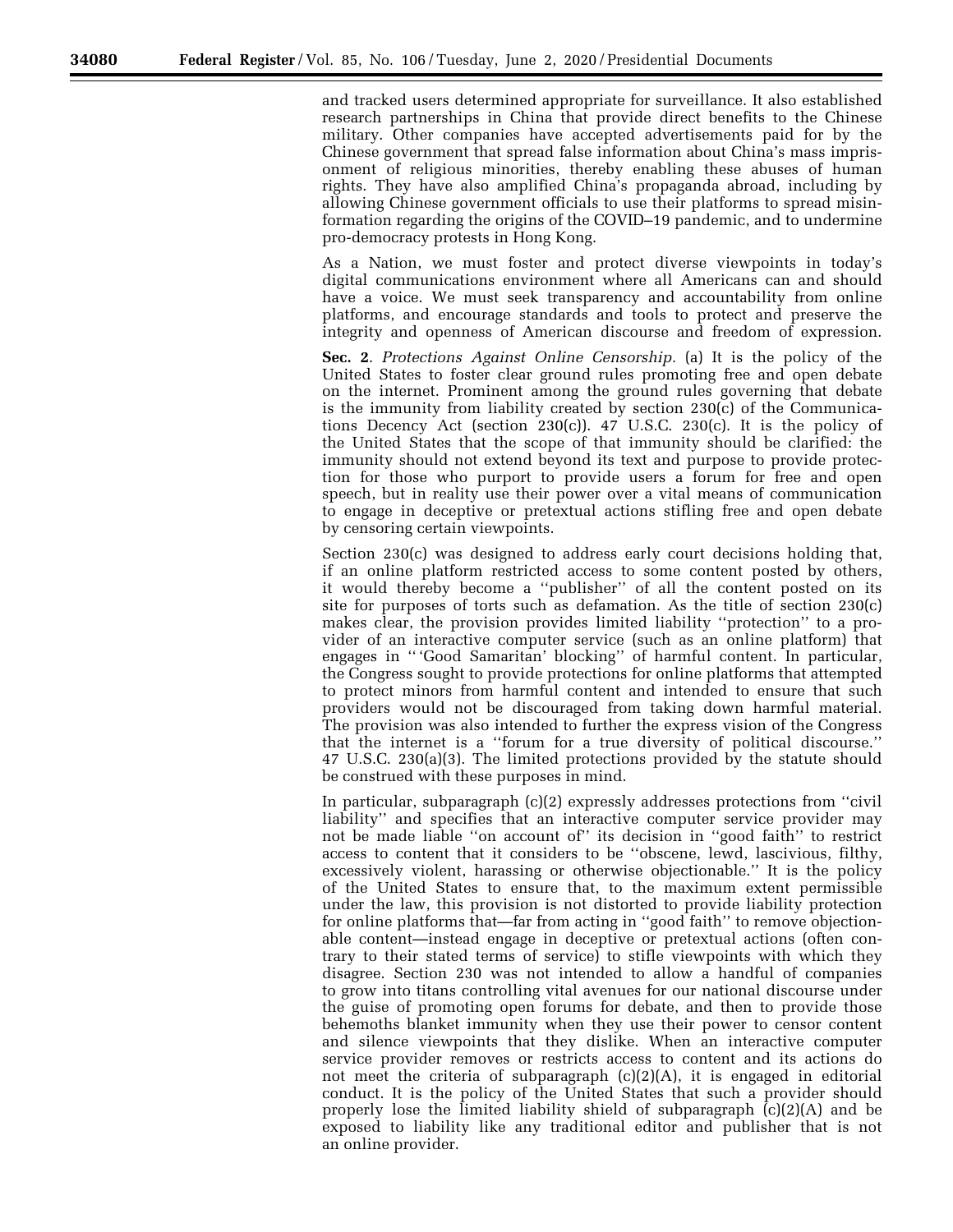(b) To advance the policy described in subsection (a) of this section, all executive departments and agencies should ensure that their application of section 230(c) properly reflects the narrow purpose of the section and take all appropriate actions in this regard. In addition, within 60 days of the date of this order, the Secretary of Commerce (Secretary), in consultation with the Attorney General, and acting through the National Telecommunications and Information Administration (NTIA), shall file a petition for rulemaking with the Federal Communications Commission (FCC) requesting that the FCC expeditiously propose regulations to clarify:

(i) the interaction between subparagraphs  $(c)(1)$  and  $(c)(2)$  of section 230, in particular to clarify and determine the circumstances under which a provider of an interactive computer service that restricts access to content in a manner not specifically protected by subparagraph (c)(2)(A) may also not be able to claim protection under subparagraph (c)(1), which merely states that a provider shall not be treated as a publisher or speaker for making third-party content available and does not address the provider's responsibility for its own editorial decisions;

(ii) the conditions under which an action restricting access to or availability of material is not ''taken in good faith'' within the meaning of subparagraph (c)(2)(A) of section 230, particularly whether actions can be ''taken in good faith'' if they are:

(A) deceptive, pretextual, or inconsistent with a provider's terms of service; or

(B) taken after failing to provide adequate notice, reasoned explanation, or a meaningful opportunity to be heard; and

(iii) any other proposed regulations that the NTIA concludes may be appropriate to advance the policy described in subsection (a) of this section.

**Sec. 3**. *Protecting Federal Taxpayer Dollars from Financing Online Platforms That Restrict Free Speech.* (a) The head of each executive department and agency (agency) shall review its agency's Federal spending on advertising and marketing paid to online platforms. Such review shall include the amount of money spent, the online platforms that receive Federal dollars, and the statutory authorities available to restrict their receipt of advertising dollars.

(b) Within 30 days of the date of this order, the head of each agency shall report its findings to the Director of the Office of Management and Budget.

(c) The Department of Justice shall review the viewpoint-based speech restrictions imposed by each online platform identified in the report described in subsection (b) of this section and assess whether any online platforms are problematic vehicles for government speech due to viewpoint discrimination, deception to consumers, or other bad practices.

**Sec. 4**. *Federal Review of Unfair or Deceptive Acts or Practices.* (a) It is the policy of the United States that large online platforms, such as Twitter and Facebook, as the critical means of promoting the free flow of speech and ideas today, should not restrict protected speech. The Supreme Court has noted that social media sites, as the modern public square, ''can provide perhaps the most powerful mechanisms available to a private citizen to make his or her voice heard.'' *Packingham* v. *North Carolina,* 137 S. Ct. 1730, 1737 (2017). Communication through these channels has become important for meaningful participation in American democracy, including to petition elected leaders. These sites are providing an important forum to the public for others to engage in free expression and debate. *Cf. PruneYard Shopping Center* v. *Robins,* 447 U.S. 74, 85–89 (1980).

(b) In May of 2019, the White House launched a Tech Bias Reporting tool to allow Americans to report incidents of online censorship. In just weeks, the White House received over 16,000 complaints of online platforms censoring or otherwise taking action against users based on their political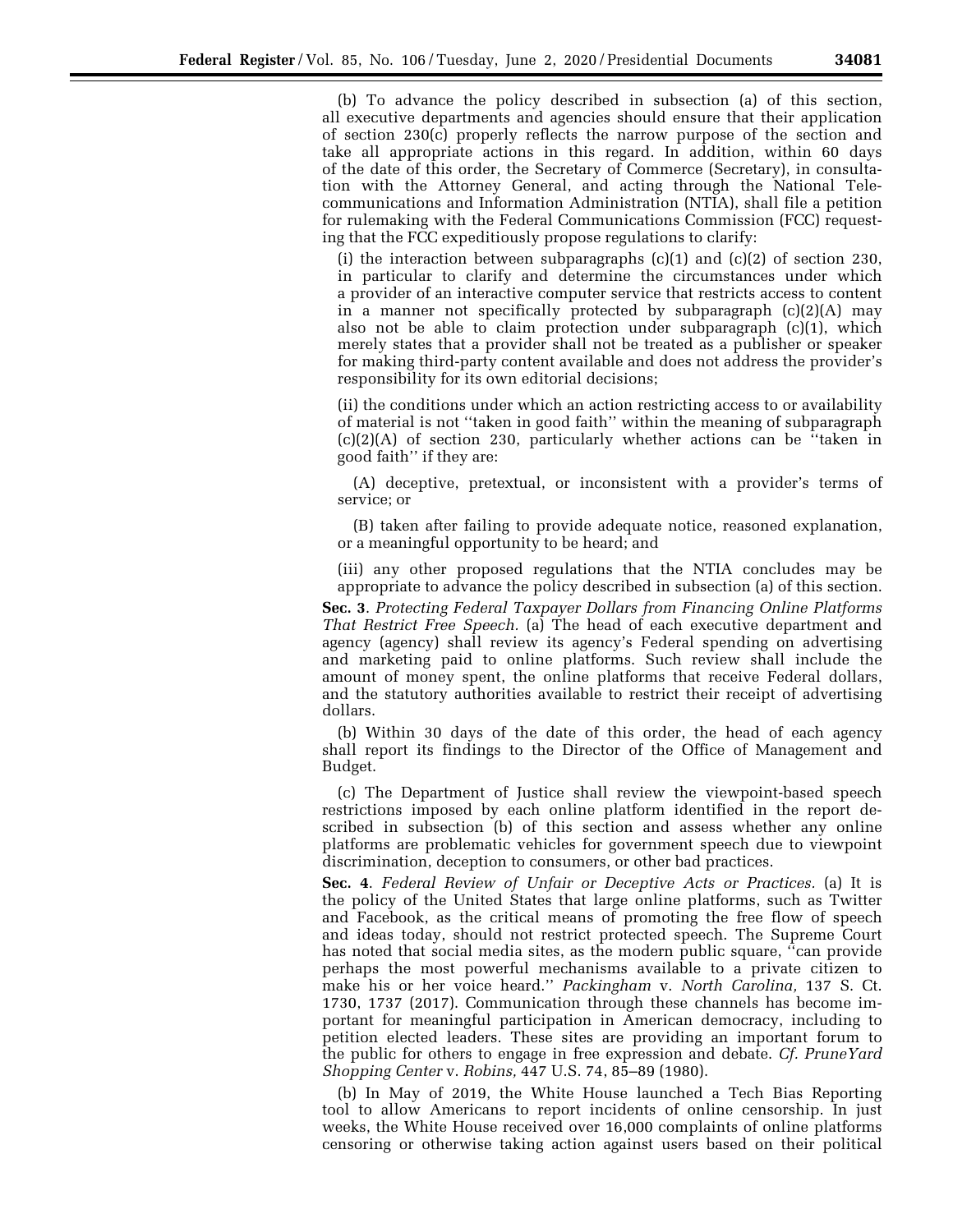viewpoints. The White House will submit such complaints received to the Department of Justice and the Federal Trade Commission (FTC).

(c) The FTC shall consider taking action, as appropriate and consistent with applicable law, to prohibit unfair or deceptive acts or practices in or affecting commerce, pursuant to section 45 of title 15, United States Code. Such unfair or deceptive acts or practice may include practices by entities covered by section 230 that restrict speech in ways that do not align with those entities' public representations about those practices.

(d) For large online platforms that are vast arenas for public debate, including the social media platform Twitter, the FTC shall also, consistent with its legal authority, consider whether complaints allege violations of law that implicate the policies set forth in section 4(a) of this order. The FTC shall consider developing a report describing such complaints and making the report publicly available, consistent with applicable law.

**Sec. 5**. *State Review of Unfair or Deceptive Acts or Practices and Anti-Discrimination Laws.* (a) The Attorney General shall establish a working group regarding the potential enforcement of State statutes that prohibit online platforms from engaging in unfair or deceptive acts or practices. The working group shall also develop model legislation for consideration by legislatures in States where existing statutes do not protect Americans from such unfair and deceptive acts and practices. The working group shall invite State Attorneys General for discussion and consultation, as appropriate and consistent with applicable law.

(b) Complaints described in section 4(b) of this order will be shared with the working group, consistent with applicable law. The working group shall also collect publicly available information regarding the following:

(i) increased scrutiny of users based on the other users they choose to follow, or their interactions with other users;

(ii) algorithms to suppress content or users based on indications of political alignment or viewpoint;

(iii) differential policies allowing for otherwise impermissible behavior, when committed by accounts associated with the Chinese Communist Party or other anti-democratic associations or governments;

(iv) reliance on third-party entities, including contractors, media organizations, and individuals, with indicia of bias to review content; and

(v) acts that limit the ability of users with particular viewpoints to earn

money on the platform compared with other users similarly situated. **Sec. 6**. *Legislation.* The Attorney General shall develop a proposal for Federal legislation that would be useful to promote the policy objectives of this order.

**Sec. 7**. *Definition.* For purposes of this order, the term ''online platform'' means any website or application that allows users to create and share content or engage in social networking, or any general search engine.

**Sec. 8**. *General Provisions.* (a) Nothing in this order shall be construed to impair or otherwise affect:

(i) the authority granted by law to an executive department or agency, or the head thereof; or

(ii) the functions of the Director of the Office of Management and Budget relating to budgetary, administrative, or legislative proposals.

(b) This order shall be implemented consistent with applicable law and subject to the availability of appropriations.